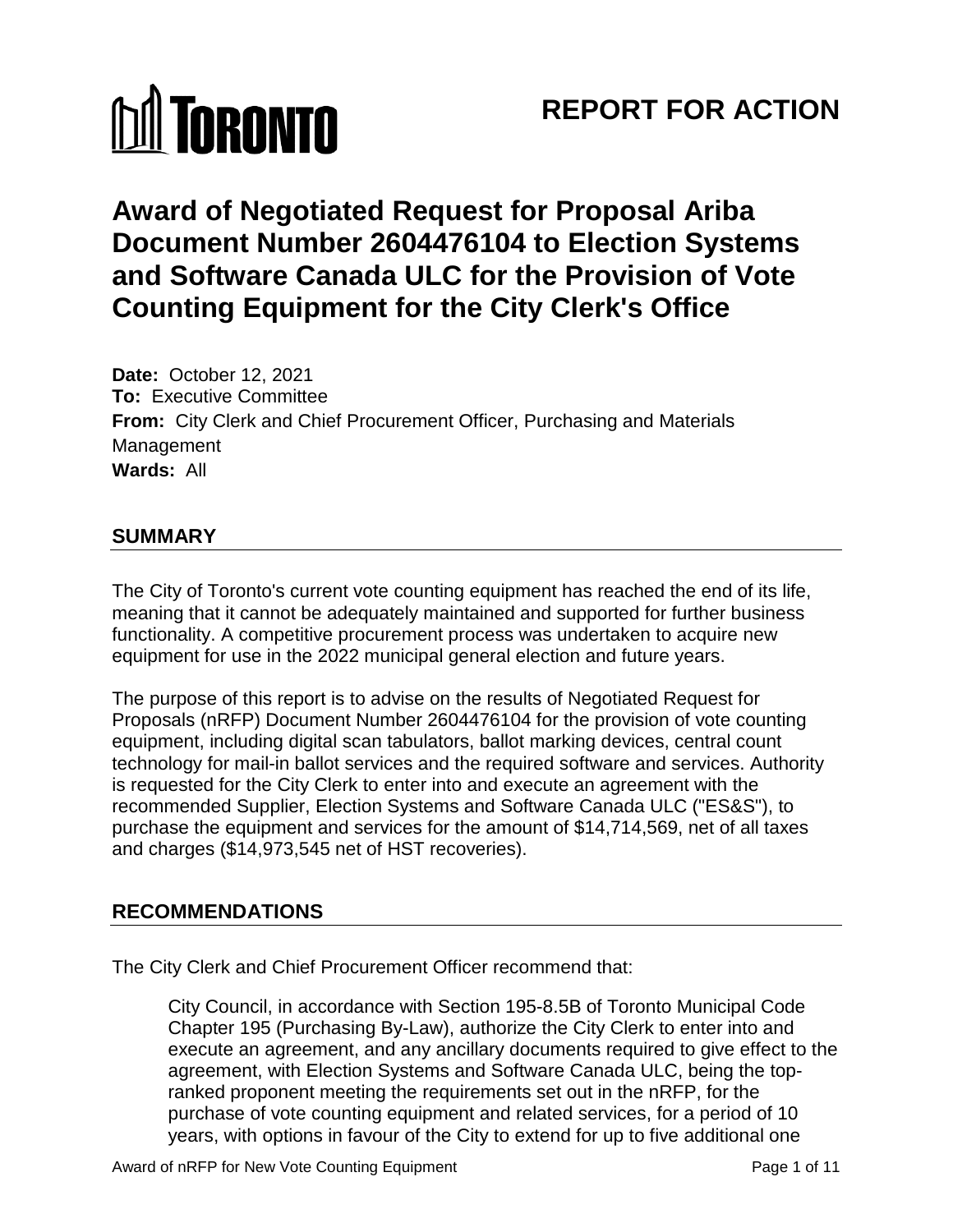year terms, in the amount of up to \$14,714,569, net of all taxes and charges (\$14,973,545 net of HST recoveries). The agreement will be in accordance with the terms and conditions as set out in the nRFP and any other terms and conditions satisfactory to the City Clerk, and in a form satisfactory to the City Solicitor.

#### **FINANCIAL IMPACT**

 The total potential contract award for the purchase of vote counting equipment, inclusive of all taxes. The total cost to the City is \$14,973,545, net of HST recoveries including related goods and services, is \$14,714,569, net of all taxes, and \$16,627,463, over the 15 year term (inclusive of the option years and contingency).

 Capital Budget. Funding for the software and hardware maintenance services on 2,000 digital scan tabulators, 100 ballot marking devices, one central count technology unit, Funding for voting equipment is available in the City Clerk's Office 2021 Approved including optional services, is included in the City Clerk's Office 2022 Operating Budget and will also be included in the City Clerk's Office future year Operating Budgets and fully funded from the Election Reserve Fund. Financial details of the contract are shown below:

| Year                                               | One-Time<br>Cost to<br>acquire<br>Voting<br><b>Equipment</b><br>(CGV052)+ | Cost of<br>services<br>during<br>municipal<br>election -<br>(GV0017) | Cost of<br>hardware<br>maintenance<br>services<br>during<br>municipal<br>election<br>(GV0017) | Cost of<br>optional<br>services<br>during<br>municipal<br>election -<br>(GV0017) | Cost of<br>potential<br>future by-<br>elections<br>(GV0017)* | Annual<br>mainten-<br>ance<br>costs<br>(GV0016) | <b>Total</b><br>(net of HST<br>recoveries) |
|----------------------------------------------------|---------------------------------------------------------------------------|----------------------------------------------------------------------|-----------------------------------------------------------------------------------------------|----------------------------------------------------------------------------------|--------------------------------------------------------------|-------------------------------------------------|--------------------------------------------|
| 2021                                               | 10.730                                                                    |                                                                      |                                                                                               |                                                                                  |                                                              |                                                 | 10.730                                     |
| 2022                                               |                                                                           | 0.117                                                                |                                                                                               | 0.045                                                                            |                                                              |                                                 | 0.161                                      |
| 2023                                               |                                                                           |                                                                      |                                                                                               |                                                                                  |                                                              | 0.062                                           | 0.062                                      |
| 2024                                               |                                                                           |                                                                      |                                                                                               |                                                                                  |                                                              | 0.064                                           | 0.064                                      |
| 2025                                               |                                                                           |                                                                      |                                                                                               |                                                                                  |                                                              | 0.065                                           | 0.065                                      |
| 2026                                               |                                                                           | 0.126                                                                | 0.486                                                                                         | 0.048                                                                            |                                                              | 0.066                                           | 0.727                                      |
| 2027                                               |                                                                           |                                                                      |                                                                                               |                                                                                  |                                                              | 0.067                                           | 0.067                                      |
| 2028                                               |                                                                           |                                                                      |                                                                                               |                                                                                  |                                                              | 0.069                                           | 0.069                                      |
| 2029                                               |                                                                           |                                                                      |                                                                                               |                                                                                  |                                                              | 0.070                                           | 0.070                                      |
| 2030                                               |                                                                           | 0.137                                                                | 0.526                                                                                         | 0.052                                                                            |                                                              | 0.072                                           | 0.787                                      |
| 2031                                               |                                                                           |                                                                      |                                                                                               |                                                                                  |                                                              | 0.073                                           | 0.073                                      |
| 2032                                               |                                                                           |                                                                      |                                                                                               |                                                                                  |                                                              | 0.074                                           | 0.074                                      |
| 2033                                               |                                                                           |                                                                      |                                                                                               |                                                                                  |                                                              | 0.076                                           | 0.076                                      |
| 2034                                               |                                                                           | 0.148                                                                | 0.569                                                                                         | 0.057                                                                            |                                                              | 0.077                                           | 0.852                                      |
| 2035                                               |                                                                           |                                                                      |                                                                                               |                                                                                  |                                                              | 0.079                                           | 0.079                                      |
| 2023-2035                                          |                                                                           |                                                                      |                                                                                               |                                                                                  | 1.018                                                        |                                                 | 1.018                                      |
| <b>Total</b><br>(net of HST<br><i>recoveries</i> ) | 10.730                                                                    | 0.528                                                                | 1.581                                                                                         | 0.202                                                                            | 1.018                                                        | 0.914                                           | 14.974                                     |

Table 1: Financial Impact Summary of Recommended Contract, net of HST Recoveries (dollar figures are in \$ million)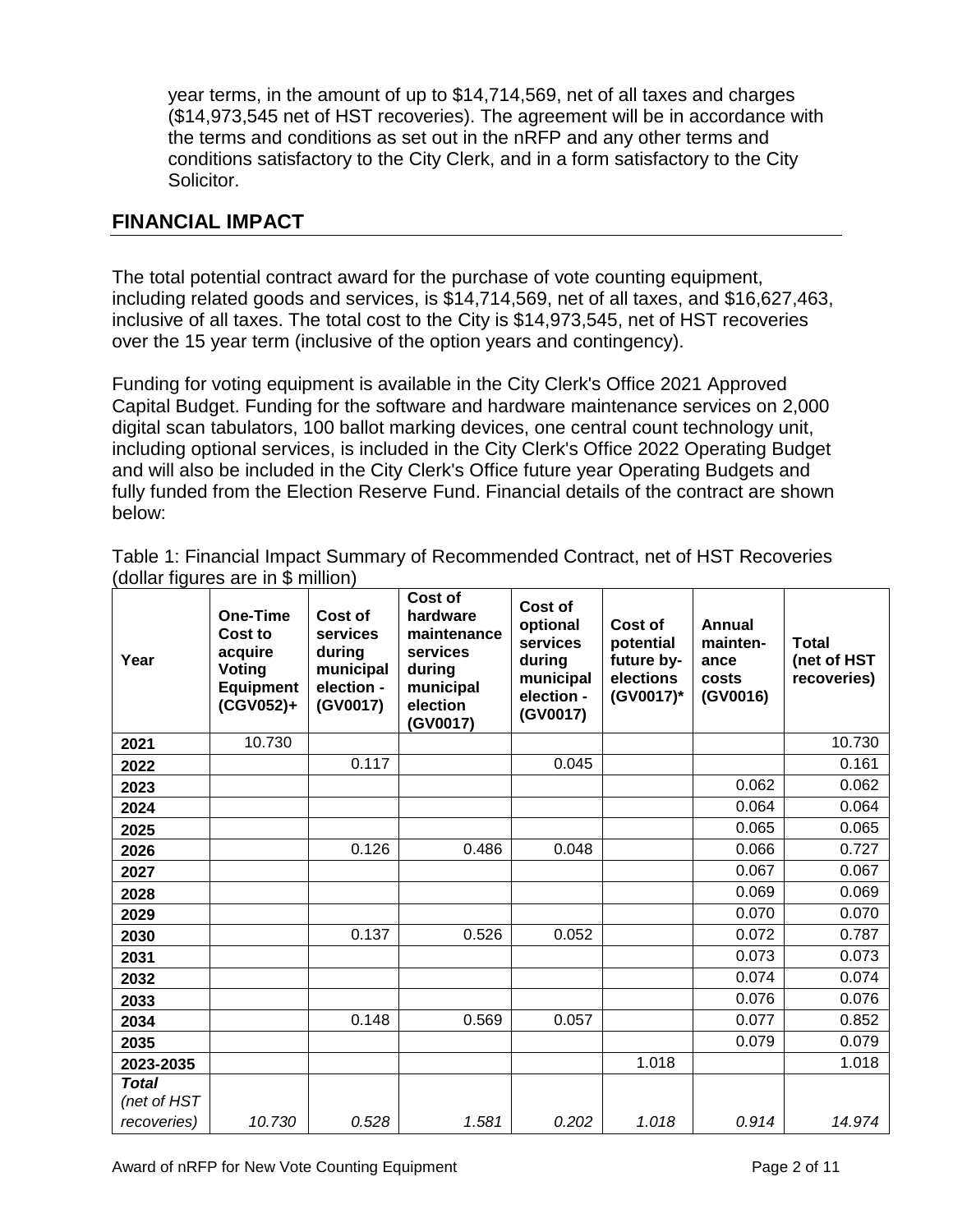Note+: The total value of the acquisition and implementation is \$10.730 million and includes a contingency of \$0.500 million.

 Note\*: Costs of up to \$1.0176 million apply only if the vote counting equipment is used in any by-election(s) during the fifteen year period of the agreement, and is calculated on the basis of four potential ward by-elections and one City-wide by-election.

The Chief Financial Officer and Treasurer has reviewed this report and agrees with the financial impact information.

### **DECISION HISTORY**

City Council, at its meeting on September 30, 2020, received a report from the City Clerk providing updates on the planned procurement of new vote counting equipment in time for the 2022 general election, and the risks that the COVID-19 pandemic introduced into the procurement process. http://app.toronto.ca/tmmis/viewAgendaItemHistory.do?item=2020.EX16.8

City Council, at its meeting on October 2, 2017, authorized the City Clerk to negotiate and enter into an agreement with Election Systems and Software Canada ULC for the maintenance and support of vote counting equipment, as well as the supply of associated goods and services, over a four year period covering January 1, 2018 to December 31, 2021. The report also noted that the City Clerk would report to Council after the 2018 municipal election on replacement options for vote counting equipment for the 2022 municipal election.

<http://app.toronto.ca/tmmis/viewAgendaItemHistory.do?item=2017.EX27.3>

City Council, at its meeting of December 13, 2016, authorized the City Clerk to negotiate and enter into an agreement with Election Systems and Software Canada ULC for the supply and installation of new modems and associated software in the City's vote counting equipment to allow for the continued wireless transmission of election night results for the 2018 election. Council also requested that the City Clerk further explore a partnership with Elections Ontario related to the sharing of their voting technology in future elections.

<http://app.toronto.ca/tmmis/viewAgendaItemHistory.do?item=2016.EX20.5>

 City Council, at its meeting of September 29, 1999, authorized the City Clerk to enter million (\$1.0 million in 1999 and \$12.05 million in 2000) over a term of fifteen years. into a contract with Election Systems and Software Inc. for the acquisition of up to 1,850 optical scan vote tabulators and up to 100 touch screen voting units, including all necessary support and service agreements, at a capital cost not to exceed \$13.05 <https://www.toronto.ca/legdocs/1999/agendas/council/cc/cc990928/adm5rpt/cl001.htm>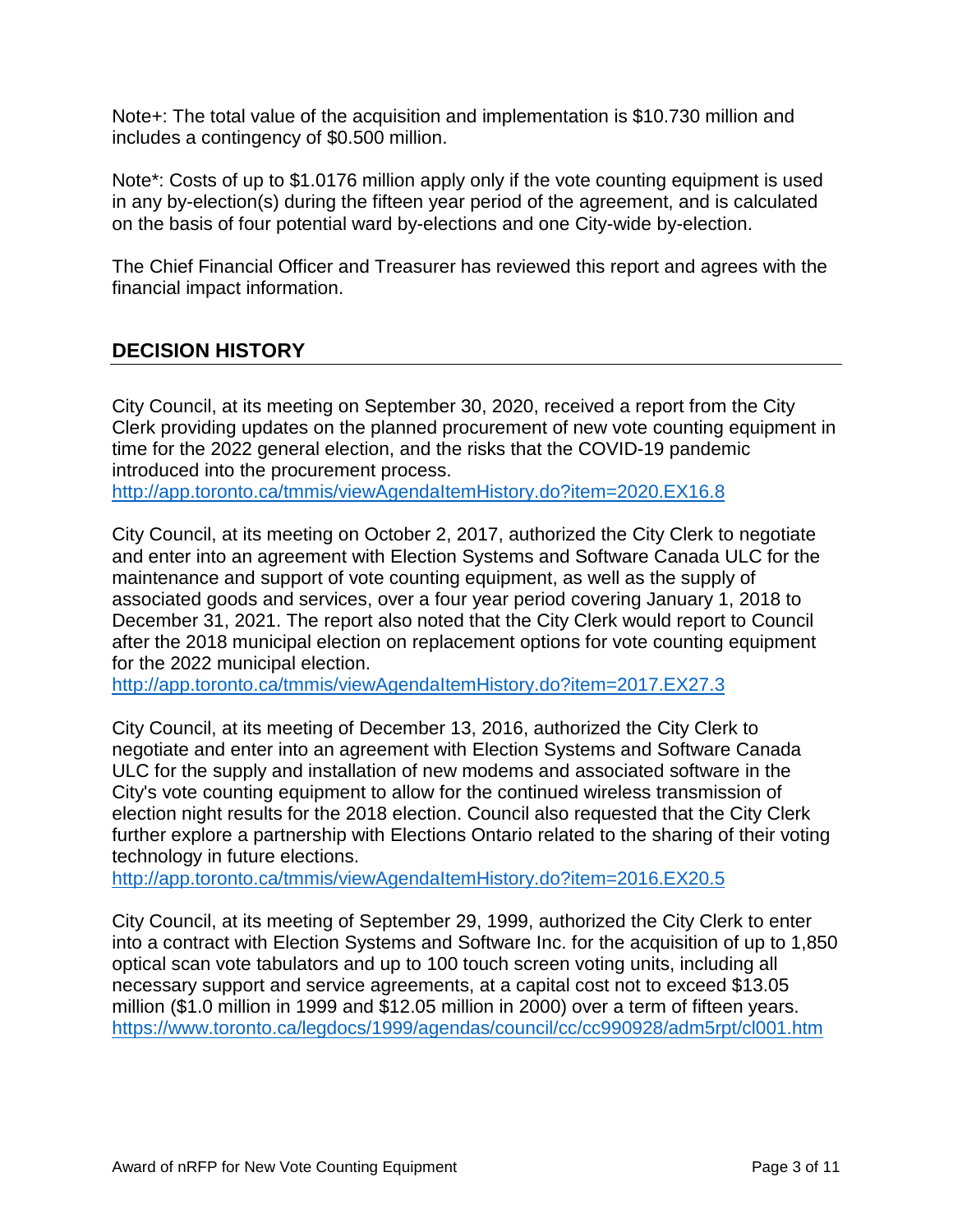#### **The City's Vote Counting Equipment is Now 20 Years Old**

 The City of Toronto's existing vote counting equipment was purchased in 2000 from ES&S, with an initial capital investment of \$13.05 million. At the time of purchase, the life cycle of the equipment was estimated to be 15 years. However, through a series of upgrades and regular maintenance, its useful life was extended through to the 2021 byelection. The existing equipment has been used successfully in six general elections, 13 by-elections, and 45 instances of renting out the vote counting equipment to third parties.

 equipment products and services is set to expire on December 31, 2021. While the costly to maintain and may not be supported for the 2022 general election. Before the 2018 general election, City Council approved \$1.55 million for the installation of The existing vote counting equipment cannot easily adapt to potential future election The current agreement between the City of Toronto and ES&S for vote counting equipment has consistently proven to be reliable, quick and accurate, it is increasingly upgraded modems so that the equipment could continue to function on modern cellular networks, and a further \$1.6 million for general equipment maintenance and support. methods such as Ranked Ballot Elections.

#### **Conducting a Risk Benefit Analysis Study of the Technology Marketplace**

facilitate Ranked Ballot Elections. The City Clerk retained an external consultant in June 2019 to conduct a detailed analysis of the election technology marketplace and provide recommendations on replacing the City's election equipment. Considering Toronto's current deployment model and population trends, the analysis assumed the need for 2,500 vote counting units, with paper ballots as the authoritative source and the ability for the equipment to

 choosing which approach to take. The procurement methods examined were: The purpose of the study was to analyze the four main procurement methods and present findings that would enable the City to make an informed decision when

- **Buy** new vote counting technology;
- **Lease** vote counting technology from Suppliers/third parties (other jurisdictions);
- **Rent** vote counting technology from Suppliers/third parties (other jurisdictions); or
- **Build** new vote counting technology (in-house development).

#### **Balancing the Risks and Benefits of Each Acquisition Option**

 technical risks, and were therefore not recommended. While renting significantly The consultant's overall approach and analysis focused on minimizing risk to the City while providing value for money. Their study concluded that the rent and build procurement options presented the highest risk in terms of both security of supply and reduces the upfront capital expenditure for purchasing equipment, it typically requires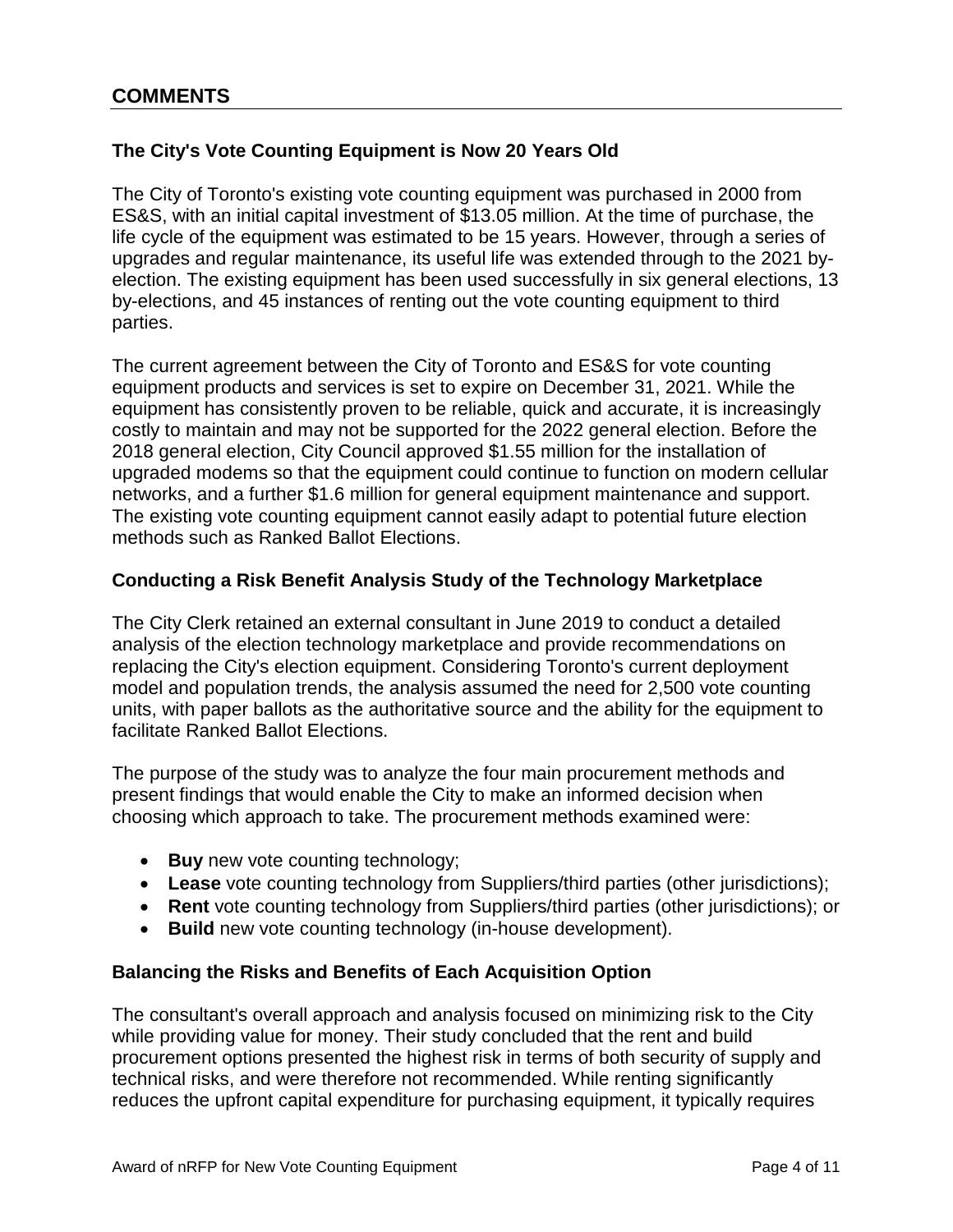the same implementation services over time and, over the long-term, the total cost of ownership through a rental option can end up being higher than buy or lease options.

The consultant also concluded that:

- Buy and lease options provide more reliable means of procurement.
- • Longer term leasing mitigates supply concerns of a rental approach, and offers an advantage over buying because it allows the City Clerk to possibly upgrade to more secure and accessible equipment.
- • Longer term leasing still carries a risk of supply shortages if the City Clerk chooses to upgrade the equipment before contract expiration, and introduces additional risks relating to previously used equipment.
- $\bullet$ and verification. • Buying provides the most secure and lowest risk option for ensuring availability and for putting in place the most rigorous controls for testing, quality assurance

 option for procuring new equipment. These recommendations formed the basis of the Negotiated Request for Proposal that was issued in November 2020. Ultimately, the consultant recommended that the City pursue either a lease or buy

#### **Considering Security and Accessibility**

 across North America, including the City of Toronto, and almost every jurisdiction is In seeking new vote counting equipment, the City Clerk recognizes the balance that must be struck between the accessibility and usability of any new equipment and the need to ensure the security, secrecy and privacy of the vote and the overall integrity of the election. Cyber security has been recognized as a key concern by jurisdictions taking measures to modify their voting methodologies and strengthen organizational and technical capabilities to ensure the security of voting technology.

 level about how the equipment is tested and validated. The cyber security of the City's vote counting equipment is paramount, and the Chief Information Security Officer's Both the Office of the Chief Information Security Officer and Technology Services, along with a variety of subject matter experts, were involved in drafting the nRFP and evaluating the proposals. With guidance from the Chief Information Security Officer, the City Clerk explicitly defined the security specifications for the new voting technology and solicited a detailed response from the Suppliers in their proposals at a technical design team will be tasked with ensuring that the 2022 election is conducted in a secure, protected and fair manner.

 accessible to persons with various types of disabilities, Suppliers were required to demonstrate that their Solution conformed to the Accessibility for Ontarians with Accessibility Guidelines and internationally-accepted standards identified in the nRFP. To ensure any new vote counting equipment and the associated software proposed are Disabilities Act (AODA) and World Wide Web Consortium's (W3C) Web Content

 proposed Supplier Solutions, a number of subject matter experts with specialized To assist the nRFP Selection Committee in assessing accessibility and security in the knowledge in these areas were consulted throughout the proposal evaluations. This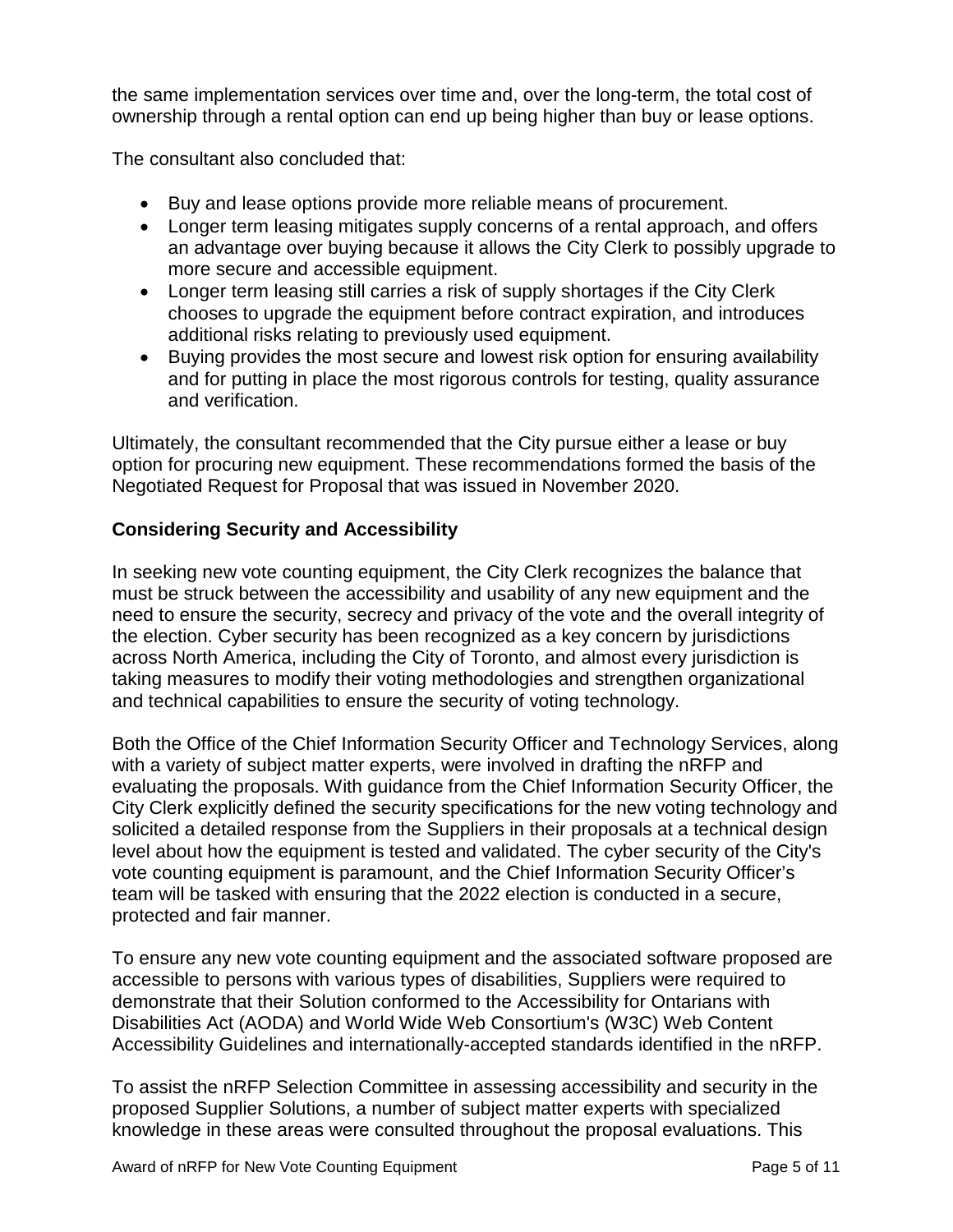Free and Fair, two US-based, non-partisan organizations. included accessible design experts from the Inclusive Design Research Centre at OCAD University and cyber-security experts from both Citizens for Better Elections and

#### **Exploring Elections Ontario's Voting Technology Sharing Program**

 future elections. Elections Ontario was at that time procuring new vote counting City Council, at its December 2016 meeting, directed the City Clerk to explore possible partnerships with Elections Ontario related to the sharing of their voting technology in equipment and other technology for use in Provincial elections.

 through which their voting technology is made available to Ontario municipalities to use Elections Ontario used their new equipment for the first time in the June 2018 Provincial general election, and afterwards established the Voting Technology Sharing Program in their own municipal elections.

 fewer units. Security of supply was not a significant consideration for these jurisdictions, unlike in larger jurisdictions that would require a greater number of units. When producing their report on vote counting technology options, the consultant hired by the City Clerk examined the possibility of taking advantage of Election Ontario's Voting Technology Sharing Program. The consultant surveyed a number of Ontario municipalities who had rented equipment through the program and found that it was typically smaller jurisdictions who rented it, and that these jurisdictions naturally required

 provincial elections in June and can deliver equipment to the renter no earlier than July equipment from Elections Ontario are also responsible for negotiating their own Given the extent of the vote counting equipment required by the City, the supply risk posed by relying on Election Ontario's equipment is significant. Elections Ontario runs in an election year. However, the City of Toronto requires the equipment starting in the first quarter of the election year to ensure security of supply and to allow adequate time for testing and quality assurance of over 2000 units. This misalignment represents a significant barrier to using Election Ontario's equipment. Furthermore, due to limited quantities, Elections Ontario does not offer their assistive voting technology, digital ballot printing or central count technology for rental. Those who rent vote counting individual sole source agreements with the Supplier—Dominion Voting Systems—for programming and other software-related services that are necessary to use the equipment in an election.

#### **Competitive Procurement Overview**

 election provide the best value possible for the citizens of Toronto. The City is obliged to providing a fair and transparent process for all Suppliers. The City Clerk is committed to ensuring that all purchases involved in delivering an maintain open, fair, competitive and transparent procurement processes in the acquisition of any vote counting equipment and software. The procurement approach in the Negotiated Request for Proposal ("nRFP") is compliant with this requirement, providing a fair and transparent process for all Suppliers.<br>Award of nRFP for New Vote Counting Equipment Page 6 of 11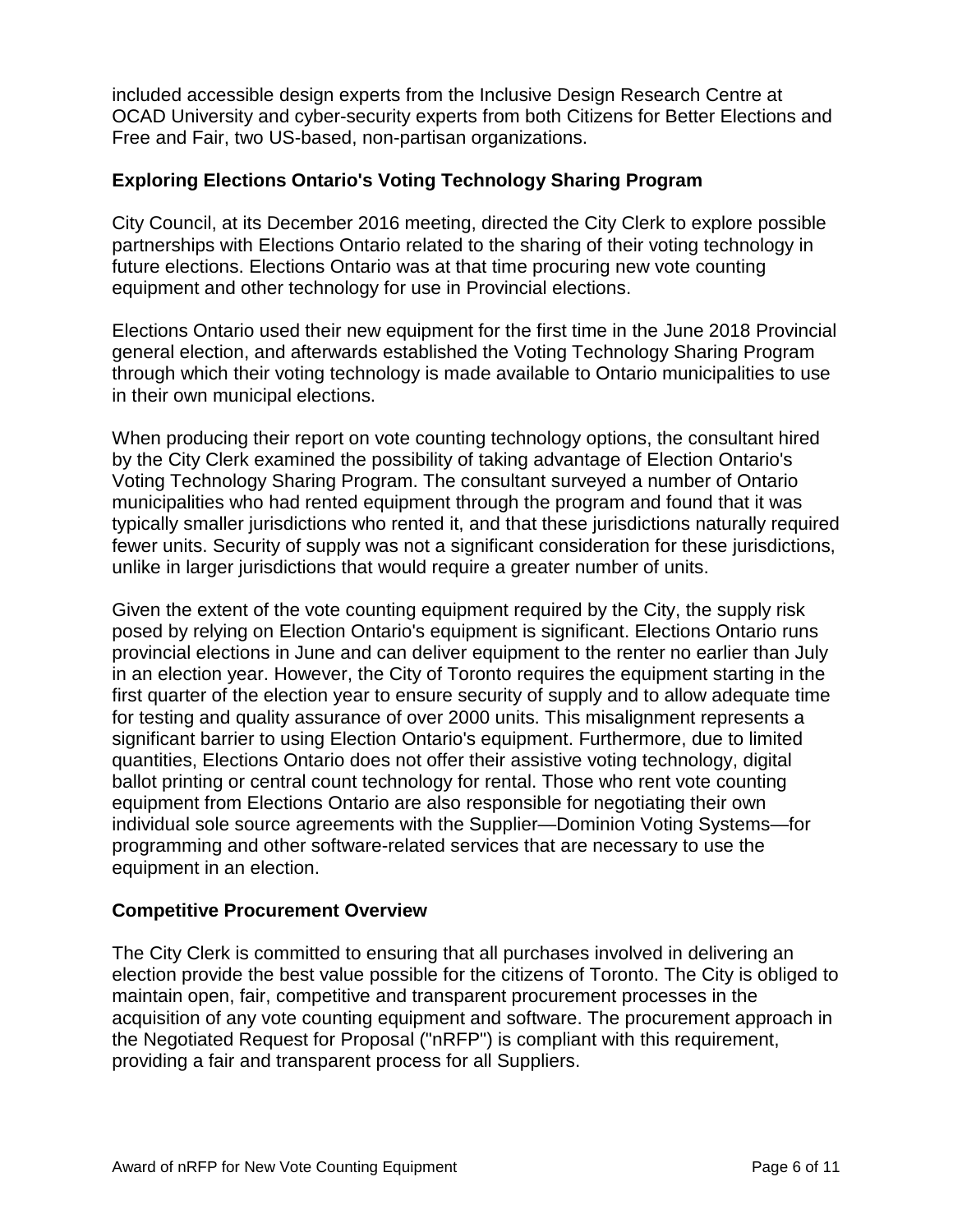The nRFP Ariba Document Number 2604476104 was issued on November 10, 2020, with a closing date of December 15, 2020. The closing date was later extended until January 11, 2021.

Five Suppliers were notified by email of the nRFP:

- Clear Ballot Group, Inc. ("Clear Ballot");
- Dominion Voting Systems Corp. ("Dominion Voting");
- Election Systems and Software Canada, ULC ("ES&S");
- Hart InterCivic, Inc. ("Hart"), and
- Voting Works.

 The nRFP was also advertised on the City's website and 8 Suppliers viewed the documents online.

A total of four submissions were received by the January 11 deadline, from the following Suppliers:

- Clear Ballot;
- Dominion Voting;
- ES&S, and
- Hart.

 structure the first portion of their proposal to not include any dollar figures. The first portion of each proposal was therefore evaluated independent of cost to ensure each proposal be examined and evaluated to determine the lowest cost provider. The nRFP was structured as a "two-envelope" model, which required each Supplier to met the minimum mandatory requirements identified in the nRFP, and only if a Supplier had met these requirements would the separate cost-of-services portion of their

To properly evaluate the criteria specified in the nRFP, a multi-team Selection Committee was established to conduct a comprehensive review based on a consensus format. The Selection Committee consisted of 13 total members across a variety of City divisions. An Executive Committee was also formed, consisting of the City Clerk, Deputy City Clerk of Election Services, Chief Information Security Officer, Chief Technology Officer and General Manager of Transportation Services.

Selection Committee members were assigned to specific sections of the nRFP according to their expertise, with four separate teams streamlining the evaluation process:

- Executive Committee,
- Overall Solution Committee,
- Functional & Non-Functional Requirements Committee, and,
- Technical Requirements Committee.

 internal and external to the City, were on hand to assist the Committee in each part of A variety of subject matter experts, representing divisions and organizations both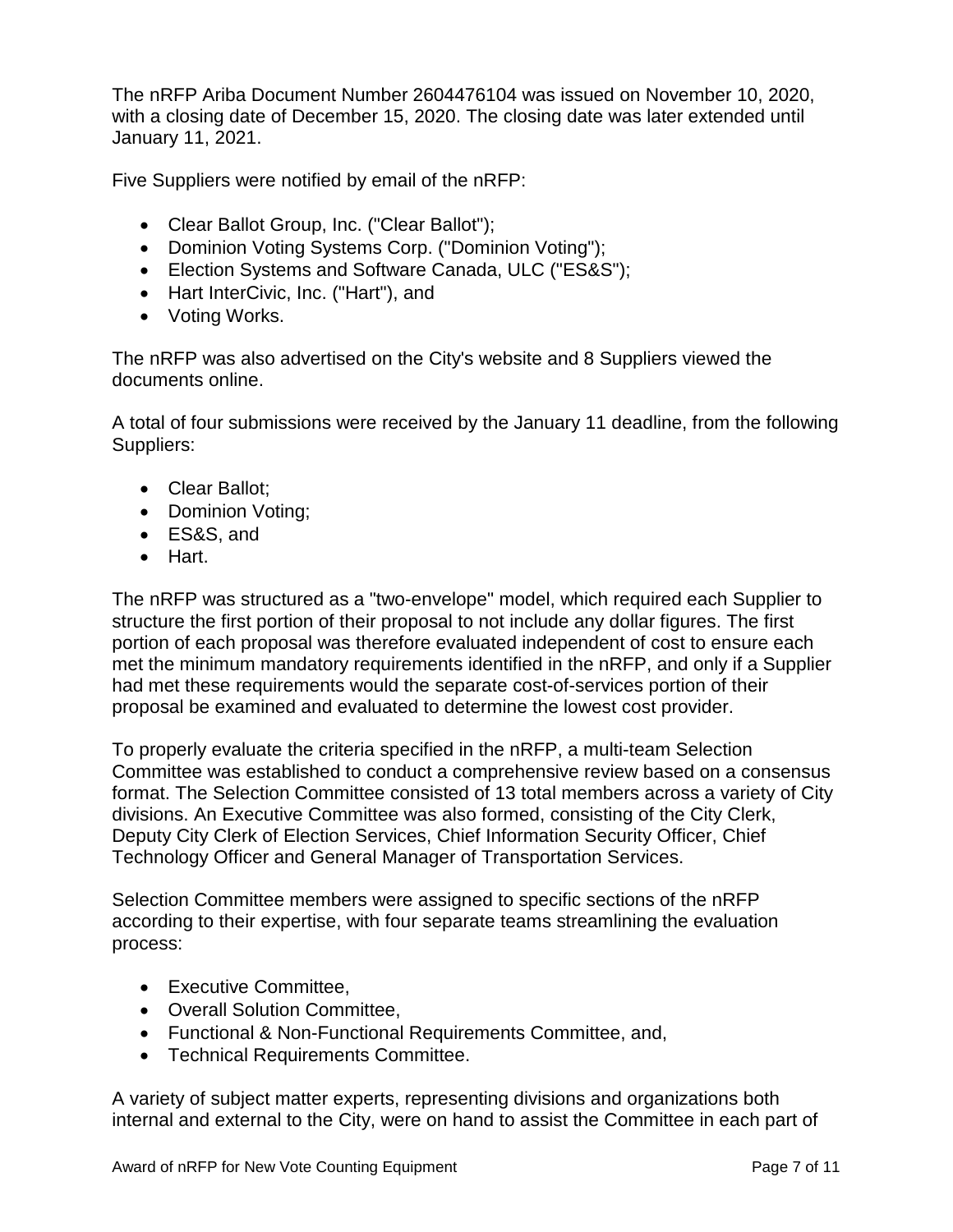the evaluation. Appendix A provides more information on the members and roles of the Selection Committee.

 of the Committee teams, and attended all demonstrations, presentations and group Due to the complexity of this call, a Fairness Monitor was also engaged to oversee the entire procurement process and ensure that it was carried out in a fair, unbiased and transparent manner. The Fairness Monitor was consulted on the size and composition consensus scorings. BDO Canada LLP was hired as the Fairness Monitor and their Attestation Report can be found in Appendix B.

#### **Proposal Evaluation**

The Selection Committee conducted the evaluation of proposals through three primary stages.

Stage 1 represented a simple pass/fail analysis in which each proposal was compared to the mandatory submission and Solution requirements that were identified in the nRFP. All four Supplier proposals passed Stage 1 and proceeded to Stage 2 of the evaluation process.

Stage 2 involved detailed rated evaluations, wherein each Supplier proposal was assessed and rated against the criteria in the nRFP. Under the previously described "two-envelope" model, Stage 2 evaluations were done completely independent of cost considerations.

Within Stage 2 were three sub-stages:

- 2A: Evaluation of Supplier's Qualifications
- 2B: Evaluation of Supplier's Solution Approach
- 2C: Demonstration and Executive Committee Presentation

 In Stage 2A, Suppliers were required to demonstrate their status as viable and sound proposed Solution throughout the equipment and system's useful lifetime. A minimum enterprises with the necessary staff, organization, culture, financial resources, market share and operational base to ensure their ongoing ability to deliver and support their 70% score was required to proceed, and three of the four Suppliers met this threshold and continued onto Stage 2B: Dominion Voting, ES&S, and Hart.

 This included their staffing and resources, as well as how their work plan and Dominion Voting and ES&S. Stage 2B involved the comprehensive evaluation of each Supplier's proposed Solution. deliverables met the functional, non-functional, and technical requirements of the nRFP. Suppliers were required to meet a 70% threshold to proceed to Stage 2C, and two of the three Suppliers in this sub-stage met this threshold and continued onto Stage 2C:

 Solution. This included how the vote counting equipment is built and configured, the end-to-end process of building an election, and the overall Solution's ability to fulfill the In Stage 2C, the remaining two Suppliers were required to give a presentation and demonstration to the Selection Committee that provided a closer look at their proposed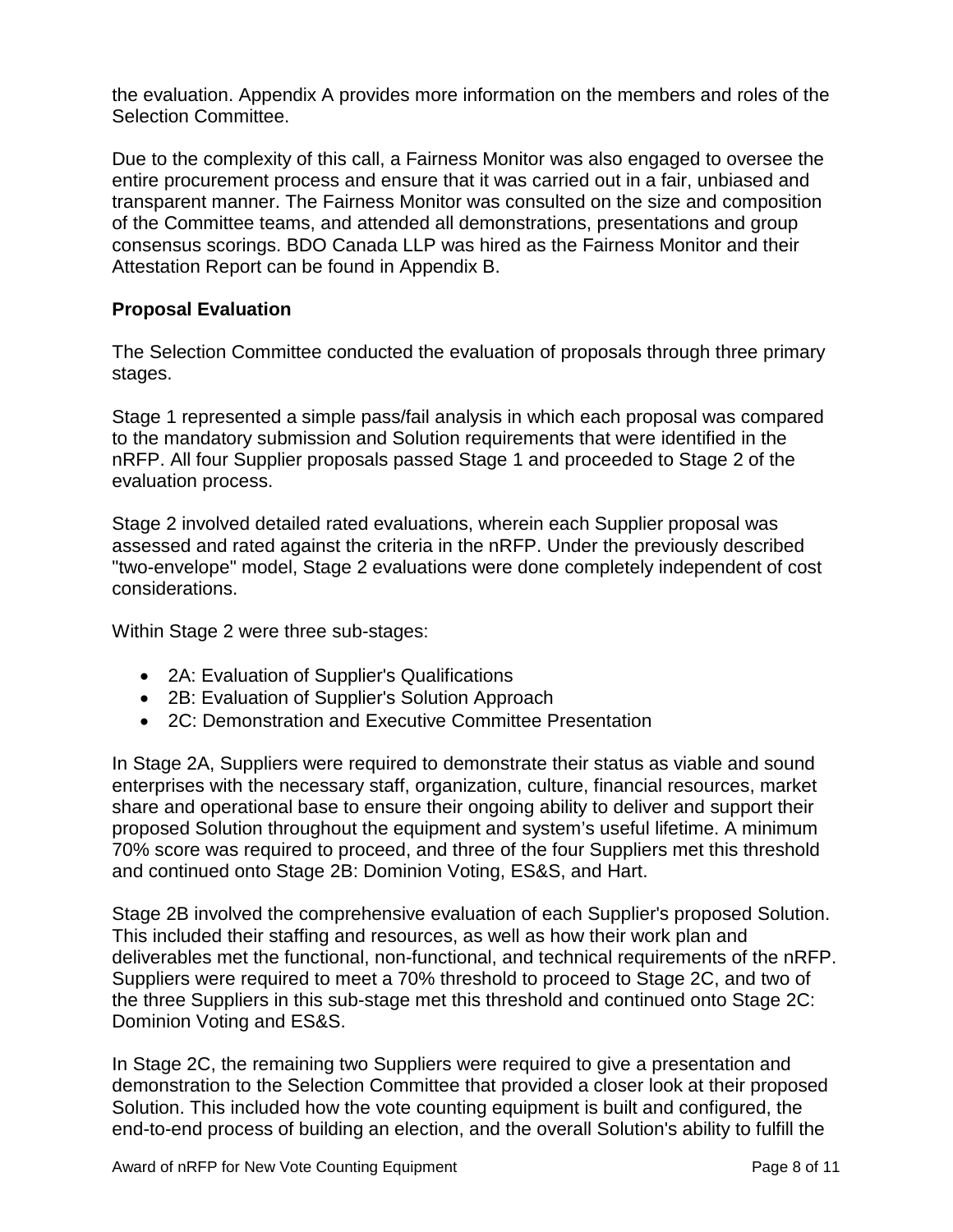required business outcomes. A minimum 70% threshold was again required to proceed, and both of the two remaining Suppliers—Dominion Voting and ES&S—met this threshold and proceeded to Stage 3.

 Stage 3 represented the pricing evaluation. The sealed cost-of-services envelopes were opened for the remaining two Suppliers so that the Selection Committee could examine engaged to assess and confirm that the bids from the remaining two Suppliers correctly reflected the products and services offered in their proposals. the proposed pricing, and scores were derived from a cumulative weighting criterion of both a purchase pricing option and a lease pricing option, as outlined in the nRFP. In addition, the independent consultant that conducted the risk benefit analysis was

#### **Evaluation Results and Proof of Concept**

ES&S emerged as the Supplier with the highest combined score based on the cumulative weighting criterion from the 3-stage proposal evaluation described above.

 required to go through a Proof of Concept phase as final confirmation that their confirmed the feasibility and security of the Solution. Before beginning contract negotiations, ES&S—as the highest-scoring Supplier—was proposed Solution for the transmission of election results was technically feasible and would not risk election integrity when generating results. The Proof of Concept

#### **Negotiations and the Decision to 'Buy'**

 and Policy in Election Services, in conjunction with Legal Services to assist on the Having successfully completed the Proof of Concept, contract negotiations with ES&S began on August 3, 2021 and concluded on October 6, 2021. Negotiations were conducted by a cross-divisional team led by the Deputy City Clerk and Director of Data procurement.

 ballot production on tight turn-around times and the seamless integration of equipment availability of supply for every election and by-election, and for the most rigorous In entering negotiations, the City Clerk made the decision to pursue a "buy" option with the Supplier. This decision was based on the prioritization of being able to maintain a strict chain of custody of the voting equipment at all times, as well as the need to ensure within Toronto Election's systems. Buying provides the lowest risk option for ensuring controls for chain of custody, testing, quality assurance and verification.

Through the negotiation process, the City was able to secure a number of key outcomes:

- million, representing a significantly lower cost than the original 2000 contract's • Negotiating an agreement up to fifteen years with total capital costs of \$10.1 capital costs of \$13.05 million.
- • Securing a five year warranty period on hardware parts from the initial one year, which now includes two general elections (2022 and 2026).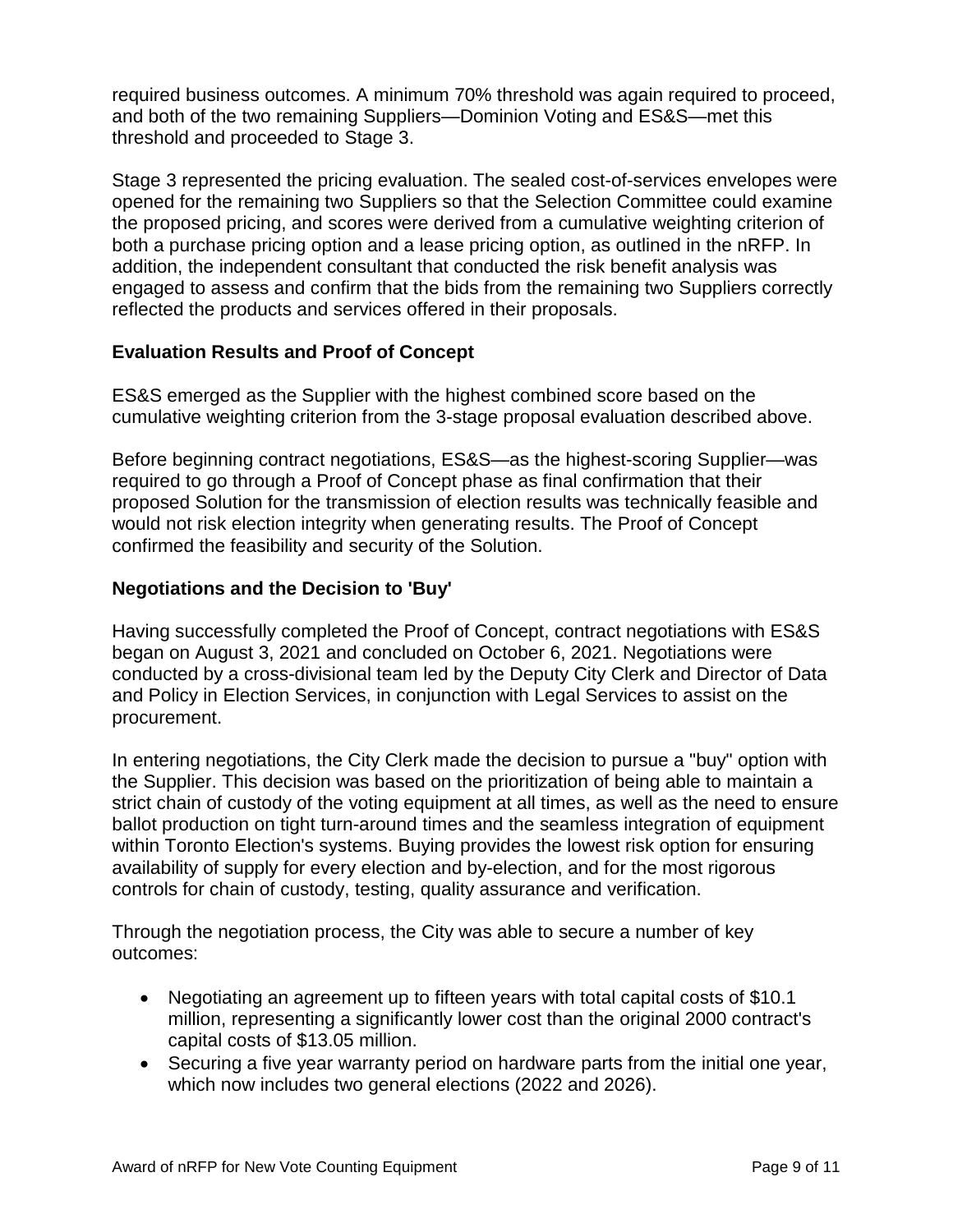- Negotiating annual price increases tied to the Consumer Price Index or two percent—whichever is lower—and any additional optional rental and purchase rates fixed until 2025.
- • Building flexibility into the agreement to cover possible scenarios in which changes to provincial legislation over the course of the 15 year agreement impact the equipment or related services (e.g., Ranked Ballot Elections, risk limiting audits and future technology that improves upon the transparency and verifiability of election results).
- Disposing of old equipment by ES&S, at no cost to the City.

 • Disposing of old equipment by ES&S, at no cost to the City. The terms and conditions of the nRFP negotiation process do not form a legally binding Software Canada ULC, as the highest-scoring Supplier meeting the requirements set out in the nRFP. agreement until such time the agreement is fully executed after obtaining approval from City Council to award the contract. The City Clerk is therefore seeking the authority to formally enter into an agreement with the recommended Supplier, Election Systems and

out in the nRFP.<br>If requested, the Supplier's scores and staff analysis of the evaluation results can be provided to Members of Council in-camera.

 and will fully comply with the Fair Wage Policy and Labour Trades requirements. The Fair Wage Office reported the recommended Supplier has reviewed, understands

#### **CONTACT**

 Fiona Murray, Deputy City Clerk, City Clerk's Office, Election Services 416-392-8019, [Fiona.Murray@toronto.ca](mailto:Fiona.Murray@toronto.ca) 

 Jackson Sychingho, Manager, Community & Social Services & City Manager's Office, Purchasing Client Services, Purchasing and Materials Management 416-392-1492, [Jackson.Sychingho@toronto.ca](mailto:Jackson.Sychingho@toronto.ca) 

#### **SIGNATURE**

John D. Elvidge City Clerk

Michael Pacholok, Chief Procurement Officer